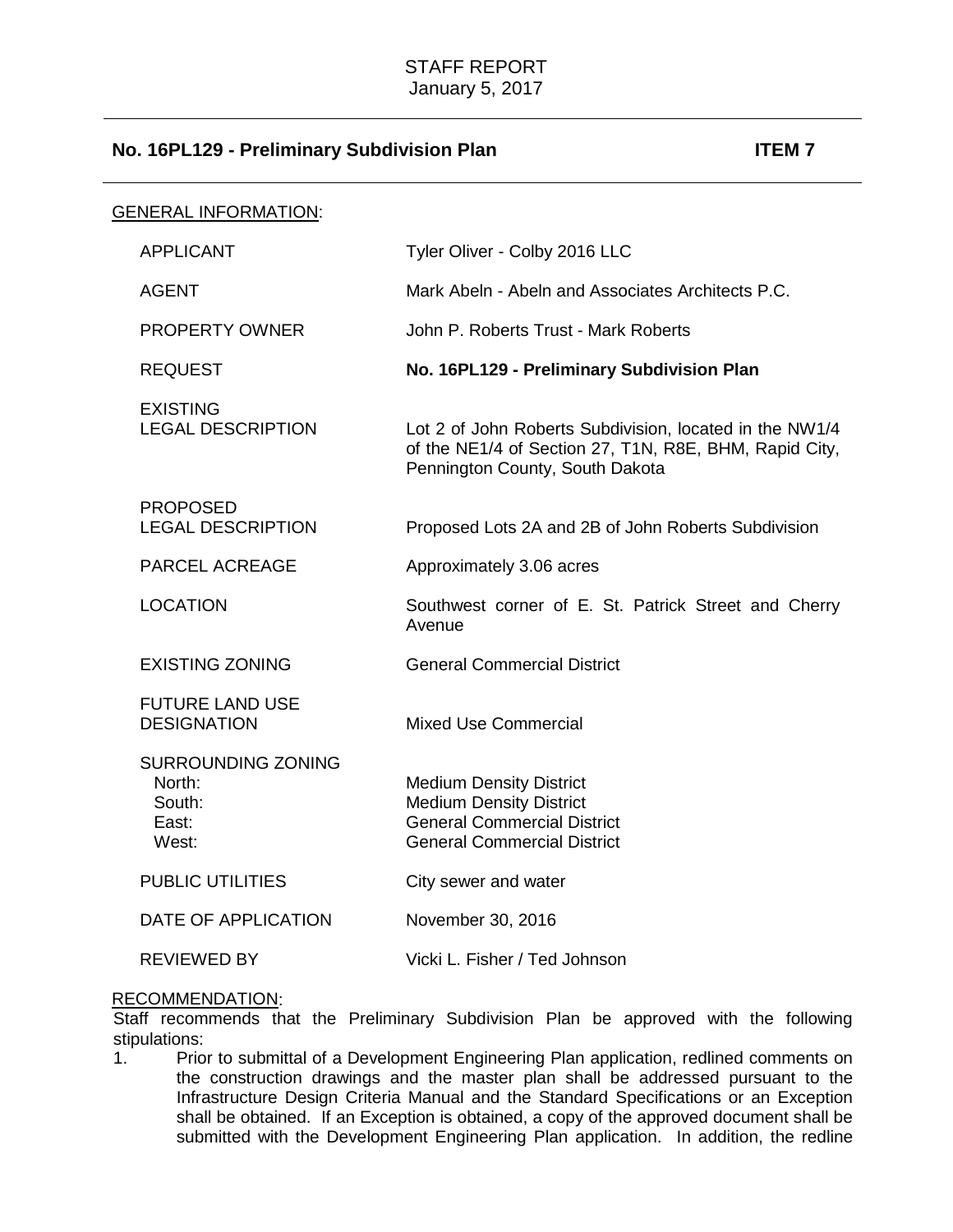comments shall be returned;

- 2. Upon submittal of a Development Engineering Plan application, the plat document shall be revised to show the dedication of 17 additional feet of right-of-way for E. St. Patrick Street or an Exception shall be obtained. In addition, construction plans shall be submitted showing a second water main along E. St. Patrick Street or an Exception shall be obtained. If Exceptions are obtained, a copy of the approve document shall be returned with the Development Engineering Plan application;
- 3. Upon submittal of a Development Engineering Plan application, the plat document shall be revised to show the dedication of 5 additional feet of right-of-way along E. St. Francis Street or an Exception shall be obtained. If an Exception is obtained, a copy of the approved Exception shall be submitted with the Development Engineering Plan application;
- 4. Upon submittal of a Development Engineering Plan application, construction plans for Cherry Avenue shall be submitted for review and approval showing the dedication of 11.5 additional feet of right-of-way with 5 additional feet the first 200 feet as it extends south from the intersection with E. St. Patrick Street and constructed with water or an Exception shall be obtained. If an Exception is obtained, a copy of the approved Exception shall be submitted with the Development Engineering Plan application;
- 5. Upon submittal of a Development Engineering Plan application, water plans and analysis prepared by a Registered Professional Engineer shall be submitted for review and approval in accordance with the Infrastructure Design Criteria Manual. The design report shall demonstrate that the water service is adequate to meet estimated domestic flows and required fire flows to support the proposed development;
- 6. Upon submittal of a Development Engineering Plan application, a sewer design report prepared by a Registered Professional Engineer as per the Infrastructure Design Criteria Manual shall be submitted for review and approval. The design report shall demonstrate that the sanitary sewer capacity is adequate to meet estimated flows and provide sufficient system capacity in conformance with the Infrastructure Design Criteria Manual;
- 7. Upon submittal of a Development Engineering Plan application, a drainage plan and report prepared by a Registered Professional Engineer shall be submitted for review and approval. The drainage plan and report shall address storm water quantity control and storm water quality treatment in conformance with the Infrastructure Design Criteria Manual and the Rapid City Municipal Code. In addition, easements shall be provided as needed;
- 8. Prior to Development Engineering Plan approval, engineering reports required for construction approval shall be accepted and agreements required for construction approval shall be executed, permits required shall be approved and issued and construction plans shall be accepted in accordance with the Infrastructure Design Criteria Manual. All final engineering reports shall be signed and sealed by a Professional Engineer and contain a Certification Statement of Conformance with City Standards, as required by the infrastructure Design Criteria Manual;
- 9. Prior to approval of the Development Engineering Plan application, a Development Agreement shall be entered into with the City for all public improvements, if applicable;
- 10. Upon submittal of a Development Engineering Plan application, a cost estimate of the required subdivision improvements shall be submitted for review and approval;
- 11. Upon submittal of a Final Plat application, all necessary easements shall be dedicated including drainage easements, shared access easements and utility easements;
- 12. Upon submittal of a Final Plat application, surety for any required subdivision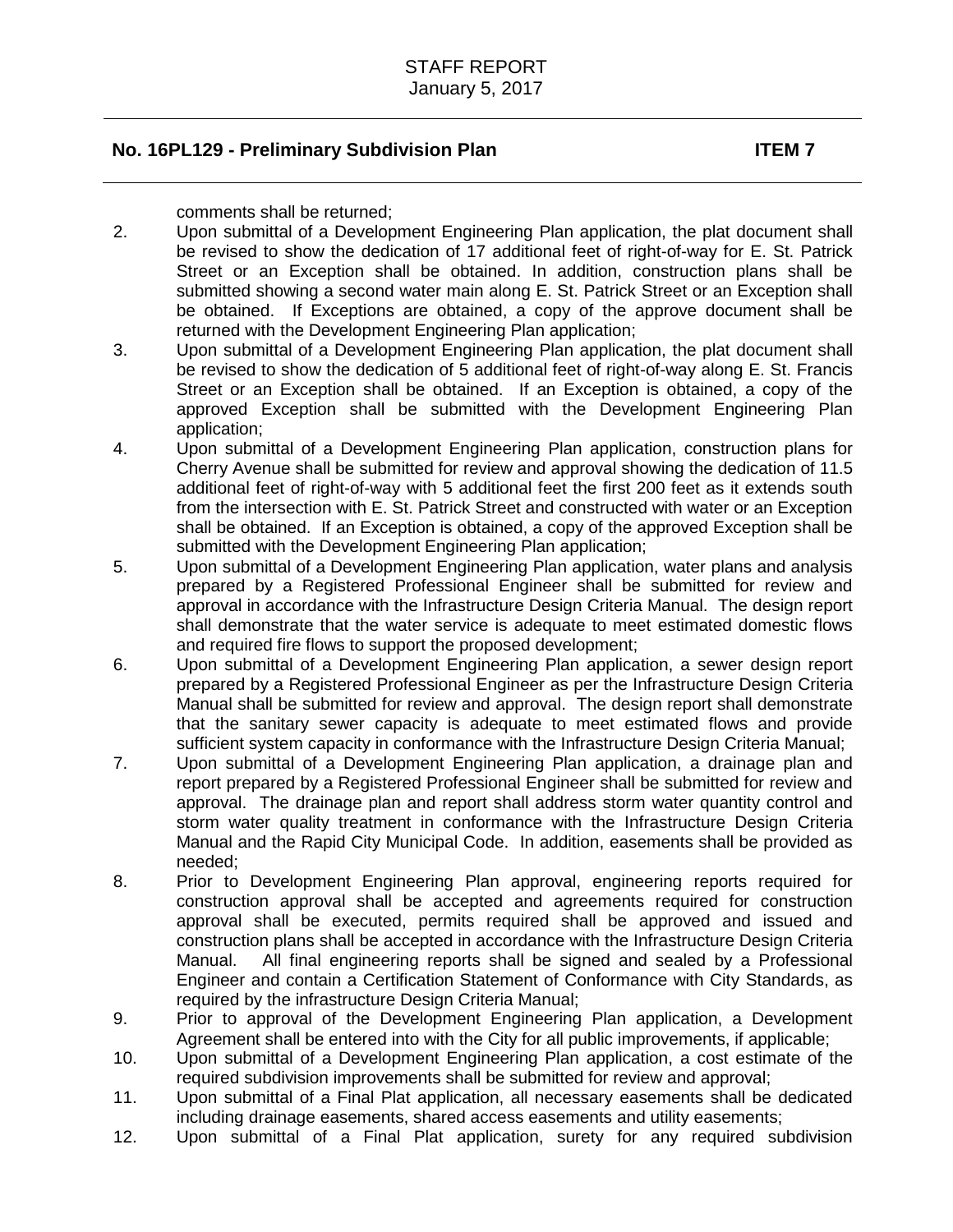improvements that have not been completed shall be posted and the subdivision inspection fees shall be paid; and,

13. Prior to the City's acceptance of the public improvements, a warranty surety shall be submitted for review and approval as required.

## GENERAL COMMENTS:

The applicant has submitted a Preliminary Subdivision Plan application to create two commercial lots. The lots will be 1.277 acres and 1.739 acres in size, respectively, and are to be known as Lot 2A and 2B of John Roberts Subdivision.

The property is located in the southwest corner of E. St. Patrick Street and Cherry Avenue. A commercial structure is located on proposed Lot 2A. Proposed Lot 2B is void of any structural development.

A Preliminary Subdivision Plan is a tentative plan of a proposed subdivision requiring the installation of public improvements. Approval of a Preliminary Subdivision Plan by the City Council is required before an applicant can proceed with Development Engineering Plans and a Final Plat application for all or part of the area within the Preliminary Subdivision Plan application.

## STAFF REVIEW:

Staff has reviewed the Preliminary Subdivision Plan and has noted the following considerations:

- Zoning: The property is currently zoned General Commercial District The applicant has submitted a site plan showing the future construction of a General Dollar Store on proposed Lot 2B. However, the dedication of the additional street right-of-way as noted above will significantly alter the site plan. Please note that approval of the Preliminary Subdivision Plan does not indicate approval of the site plan for the commercial development.
- E. St. Patrick Street: E. St. Patrick Street is located along the north lot line of the property which is currently known as Lot 2 of John Roberts Subdivision. The street is classified as a principal arterial street on the City's Major Street Plan requiring that it be located in a minimum 100 foot wide right-of-way and constructed with a minimum 36 foot wide paved surface, curb, gutter, sidewalk, street light conduit, sewer and dual water. E. St. Patrick Street is currently constructed to principal arterial street standards with the exception of right-of-way and a second water main. As a part of approval of this plat, 17 additional feet of right-of-way must be dedicated along E. St. Patrick Street. Please note that when Lot 2 was originally platted, the property owner entered into an agreement with the City to dedicate 17 additional feet of right-of-way for E. St. Patrick Street when the property is further subdivided, developed or redeveloped. As such, the right-of-way must be dedicated as a part of this plat.

Upon submittal of a Development Engineering Plan application, the plat document must be revised to show the dedication of 17 additional feet of right-of-way for E. St. Patrick Street or an Exception must be obtained. In addition, construction plans must be submitted to provide a second water main along E. St. Patrick Street or an Exception shall be obtained. If Exceptions are obtained, a copy of the approve document must be returned with the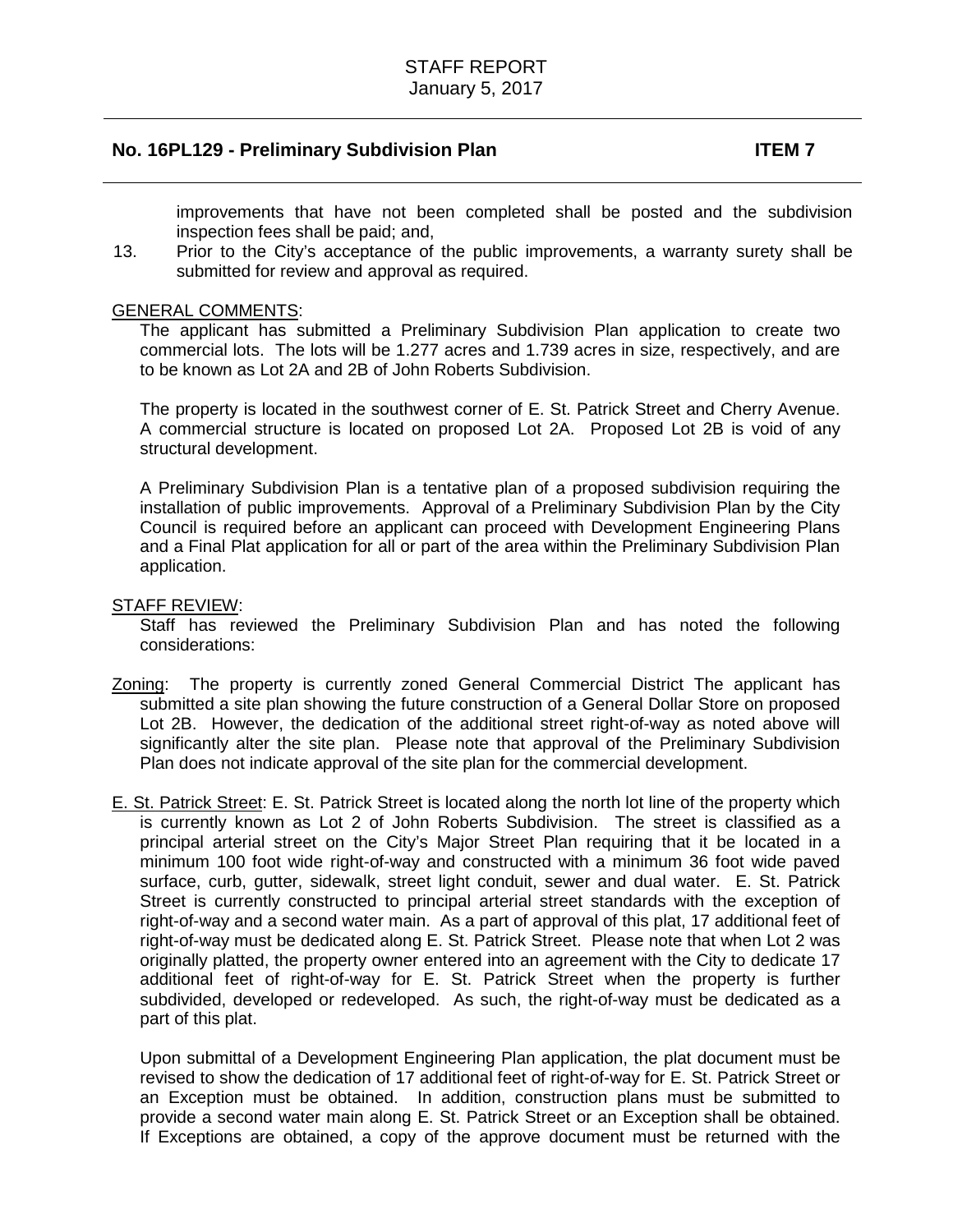Development Engineering Plan application.

- Cherry Avenue: Cherry Avenue is located along the east lot line of the property and is classified as a commercial street requiring that it be located in a minimum 70 foot wide right-of-way. In addition, since the street intersects with an arterial street, E. St. Patrick Street, an additional 10 feet of right-of-way is required the first 200 feet from the E. St. Patrick Street intersection. A commercial street must also be constructed with a minimum 26 foot wide paved surface, curb, gutter, street light, water and sewer. Currently, Cherry Avenue is located in a 47 foot wide right-of-way and constructed with a 26 foot wide paved surface, curb, gutter, street light conduit, sidewalk along a portion of the street and water to the intersection with E. St. Francis. Upon submittal of a Development Engineering Plan application, construction plans for Cherry Avenue must be submitted for review and approval showing the dedication of 11.5 additional feet of right-of-way with 5 additional feet the first 200 feet as it extends south from the intersection with E. St. Patrick Street and constructed with water or an Exception must be obtained. If an Exception is obtained, a copy of the approved Exception must be submitted with the Development Engineering Plan application. Please note that the sidewalk must be constructed as a part of any future building permit for the property.
- E. Saint Francis Street: E. Saint Francis Street is located along the south lot line of the property and is classified as a commercial street requiring that it be located in a minimum 70 foot wide right-of-way and constructed with a minimum 26 foot wide paved surface, curb, gutter, sidewalk, street light conduit, water and sewer. E. Saint Francis Street is currently located in 60 foot wide right-of-way and constructed to meet the minimum design standards of a commercial street. Upon submittal of a Development Engineering Plan application, the plat document must be revised to show the dedication of 5 additional feet of right-of-way along E. St. Francis Street or an Exception must be obtained. If an Exception is obtained, a copy of the approved Exception must be submitted with the Development Engineering Plan application.
- Drainage: The property is located within the Meade Hawthorne Drainage Basin. Upon submittal of a Development Engineering Plan application, a drainage plan report prepared by a Registered Professional Engineer as per the Infrastructure Design Criteria Manual must be submitted for review and approval. The drainage plan and report must address storm water quantity control and storm water quality treatment in conformance with the Infrastructure Design Criteria Manual and the Rapid City Municipal Code. In addition, easements must be provided as needed.
- Water: The property is located in the low Level Water Zone which serves elevations of 3100 feet to 3300 feet. Static pressures in this development are approximately 100 psi. Please note that pressure reducing valves will be required on all water services within the development. Upon submittal of a Development Engineering Plan application, water plans and analysis prepared by a Registered Professional Engineer must be submitted for review and approval in accordance with the Infrastructure Design Criteria Manual. The design report must demonstrate that the water service is adequate to meet estimated domestic flows and required fire flows to support the proposed development.
- Sewer: Upon submittal of a Development Engineering Plan application, a sewer design report prepared by a Registered Professional Engineer as per the Infrastructure Design Criteria